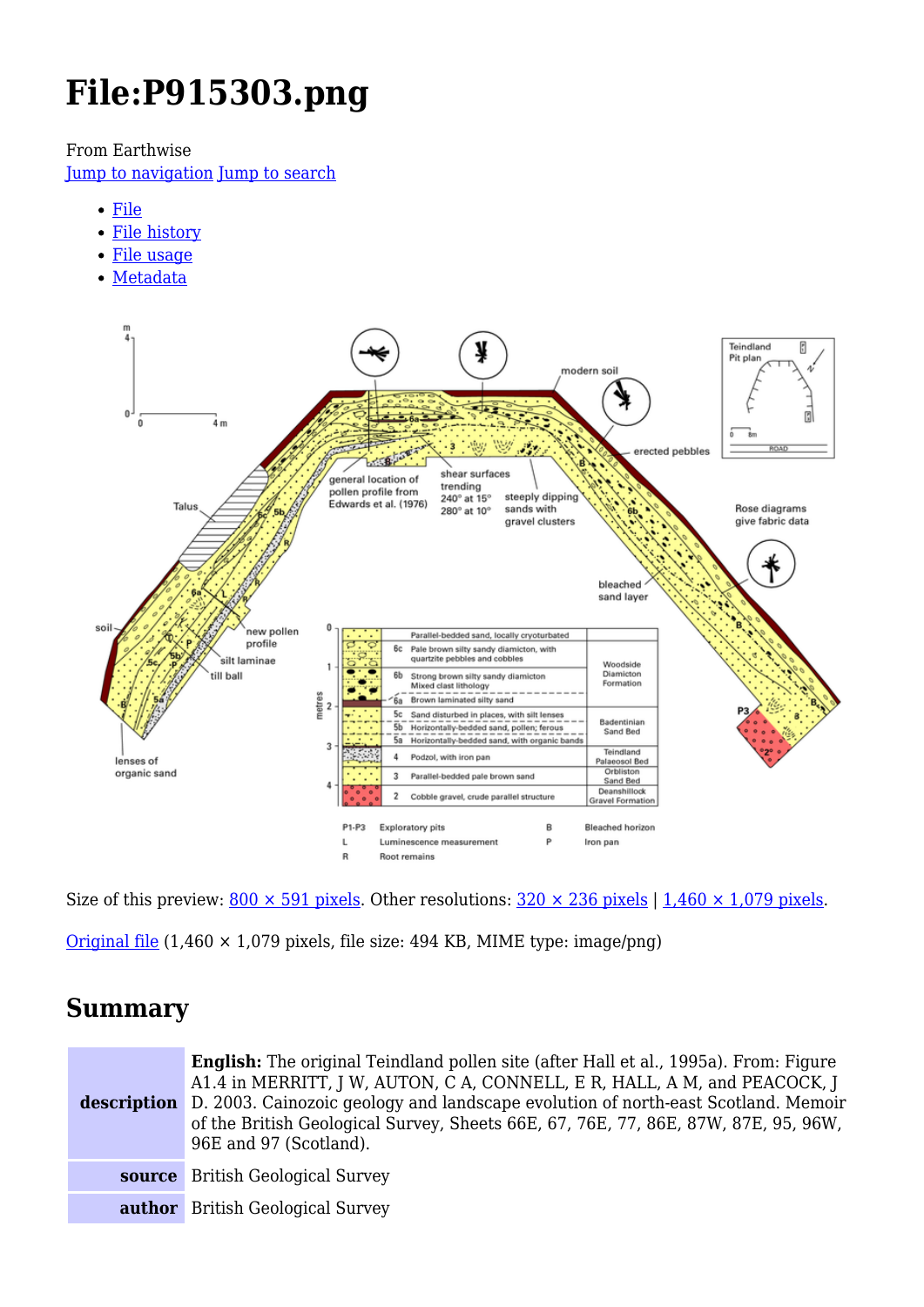## **Licencing**

{{subst:Custom license marker added by UW}}

Download of 1000 x 1000 pixel images is free for all non-commercial use - all we ask in return is for you to acknowledge BGS when using our images. Click our Terms and Conditions link below for information on acknowledgement text, and to find out about using our images commercially. **Copyright**

The images featured on this site unless otherwise indicated are copyright material of the UK Research and Innovation (UKRI), of which the British Geological Survey is a component body. The British Geological Survey encourages the use of its material in promoting geological and environmental sciences. The images may be reproduced free of charge for any non-commercial use in any format or medium provided they are reproduced accurately and not used in a misleading or derogatory context. Where any images on this site are being republished or copied to others, the source of the material must be identified and the copyright status acknowledged. The permission to reproduce UKRI protected material does not extend to any images on this site which are identified as being the copyright of a third party. Authorisation to reproduce such material must be obtained from the copyright holders concerned.

#### **Non-commercial Use**

Use of the images downloaded from this site and reproduced digitally or otherwise may only be used for non-commercial purposes, which are:-

- Private study or research for a non-commercial purpose
- Education for teaching, preparation and examination purposes

When using the images please credit 'British Geological Survey' and include the catalogue reference ('P Number') of the item to allow others to access the original image or document. Noncommercial users of the images from this site are restricted to downloading no more than 30 images, without seeking further permission from [enquiries@bgs.ac.uk](mailto:enquiries@bgs.ac.uk)

#### **Commercial Use**

For commercial use of these images for which higher resolution images are available, individual permissions and/or licences arrangements should be agreed by contacting [enquiries@bgs.ac.uk](mailto:enquiries@bgs.ac.uk) Commercial use will include publications in books (including educational books), newspapers, journals, magazines, CDs and DVDs, etc, where a cover charge is applied; broadcasts on TV, film and theatre; and display in trade fairs, galleries, etc. If you are in doubt as to whether your intended use is commercial, please contact [enquiries@bgs.ac.uk](mailto:enquiries@bgs.ac.uk)

#### **Warranty**

Use of the images downloaded from this site is at the users own risk. UKRI gives no warranty as to the quality of the images or the medium on which they are provided or their suitability for any use.

#### **Ordnance Survey topography**

Maps and diagrams in Earthwise use topography based on Ordnance Survey mapping. The National Grid and other Ordnance Survey data ©Crown Copyright and database rights 2015. Ordnance Survey Licence No. 100021290 EUL.

## **File history**

Click on a date/time to view the file as it appeared at that time.

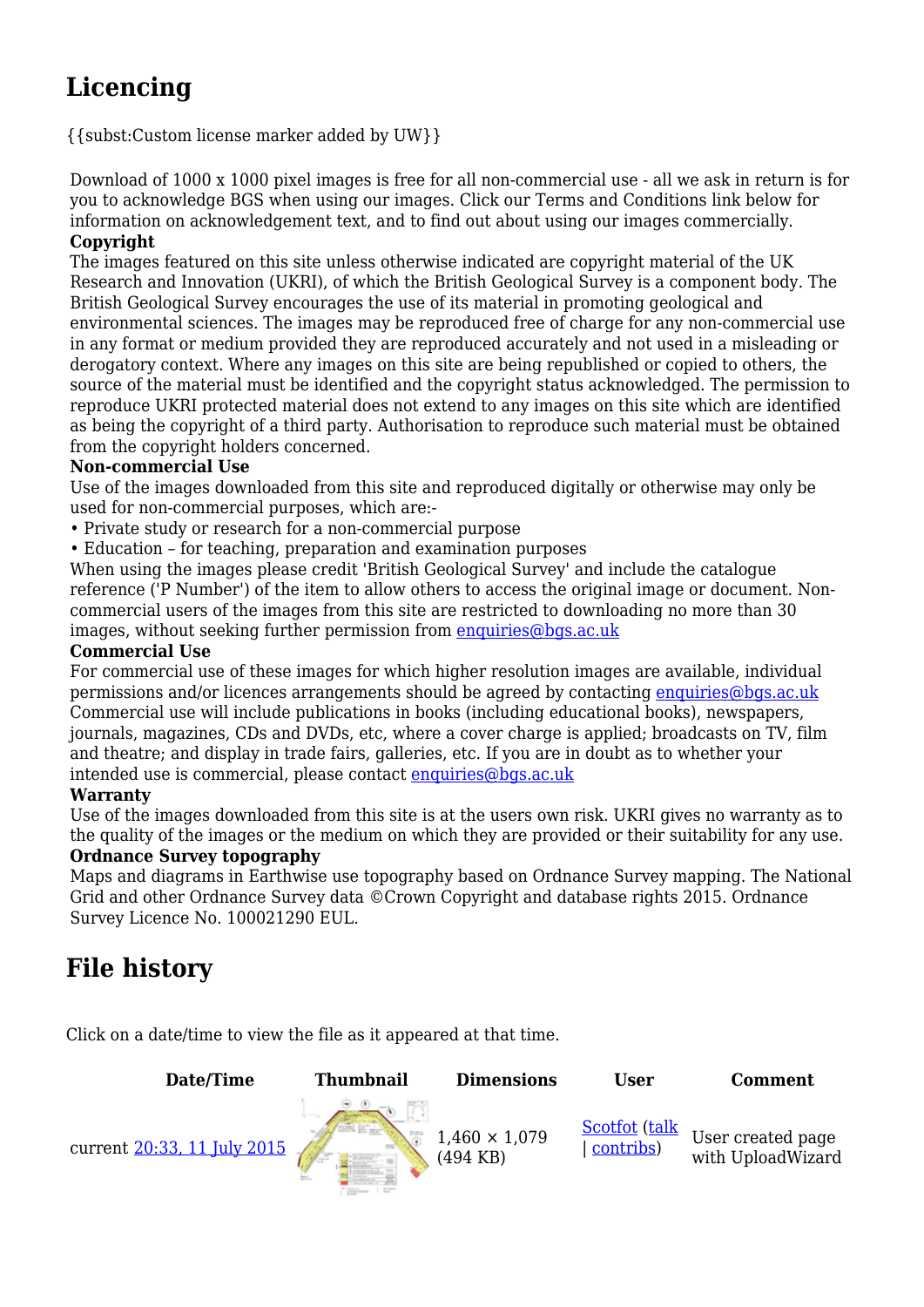You cannot overwrite this file.

## **File usage**

The following 2 pages link to this file:

- [Review of past models for glaciation, Quaternary, Cainozoic of north-east Scotland](http://earthwise.bgs.ac.uk/index.php/Review_of_past_models_for_glaciation,_Quaternary,_Cainozoic_of_north-east_Scotland)
- [Teindland, near Elgin locality, Cainozoic of north-east Scotland](http://earthwise.bgs.ac.uk/index.php/Teindland,_near_Elgin_-_locality,_Cainozoic_of_north-east_Scotland)

## **Metadata**

This file contains additional information, probably added from the digital camera or scanner used to create or digitise it.

If the file has been modified from its original state, some details may not fully reflect the modified file.

#### **Horizontal resolution** 118.11 dpc

#### **Vertical resolution** 118.11 dpc

Retrieved from ['http://earthwise.bgs.ac.uk/index.php?title=File:P915303.png&oldid=17213'](http://earthwise.bgs.ac.uk/index.php?title=File:P915303.png&oldid=17213) [Categories:](http://earthwise.bgs.ac.uk/index.php/Special:Categories)

- [License tags](http://earthwise.bgs.ac.uk/index.php/Category:License_tags)
- [Uploaded with UploadWizard](http://earthwise.bgs.ac.uk/index.php/Category:Uploaded_with_UploadWizard)

## **Navigation menu**

#### **Personal tools**

- Not logged in
- [Talk](http://earthwise.bgs.ac.uk/index.php/Special:MyTalk)
- [Contributions](http://earthwise.bgs.ac.uk/index.php/Special:MyContributions)
- [Log in](http://earthwise.bgs.ac.uk/index.php?title=Special:UserLogin&returnto=File%3AP915303.png&returntoquery=action%3Dmpdf)
- [Request account](http://earthwise.bgs.ac.uk/index.php/Special:RequestAccount)

#### **Namespaces**

- [File](http://earthwise.bgs.ac.uk/index.php/File:P915303.png)
- [Discussion](http://earthwise.bgs.ac.uk/index.php?title=File_talk:P915303.png&action=edit&redlink=1)

 $\Box$ 

#### **Variants**

#### **Views**

[Read](http://earthwise.bgs.ac.uk/index.php/File:P915303.png)